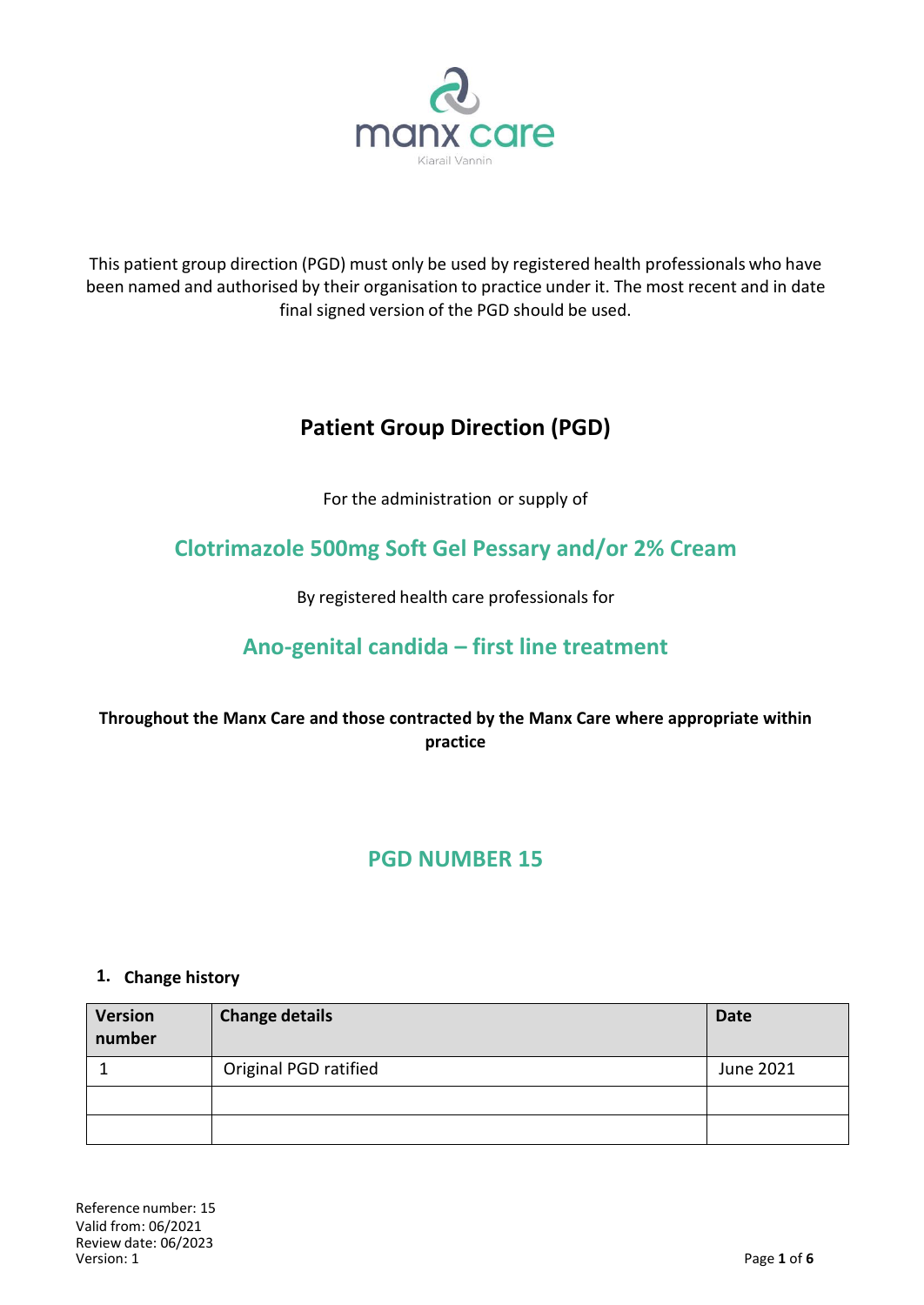### **2. Medicines practice guideline 2:** *Patient group directions*

Refer to the relevant sections of NICE medicines practice guideline 2: *Patient group directions* as stated in the blank template notes. For further information about PGD signatories, see the NHS and Manx Care PGD website FAQs

#### **3. PGD development**

Refer to the NICE PGD competency framework for people developing PGDs

| Job Title & organisation           | <b>Name</b> | <b>Signature</b> | <b>Date</b> |
|------------------------------------|-------------|------------------|-------------|
| Author of the PGD                  |             |                  |             |
| Member of the PGD<br>working group |             |                  |             |

#### **4. PGD authorisation**

Refer to the NICE PGD competency framework for people authorising PGDs

| <b>Job Title</b>                                             | <b>Name</b> | Signature | <b>Date</b> |
|--------------------------------------------------------------|-------------|-----------|-------------|
| <b>Medical Director</b>                                      |             |           |             |
| Chief Pharmacist/<br><b>Pharmaceutical Adviser</b>           |             |           |             |
| Senior Paramedic                                             |             |           |             |
| Director of Nursing                                          |             |           |             |
| <b>GP Adviser</b>                                            |             |           |             |
| Senior Microbiologist<br>(if PGD contains<br>antimicrobials) |             |           |             |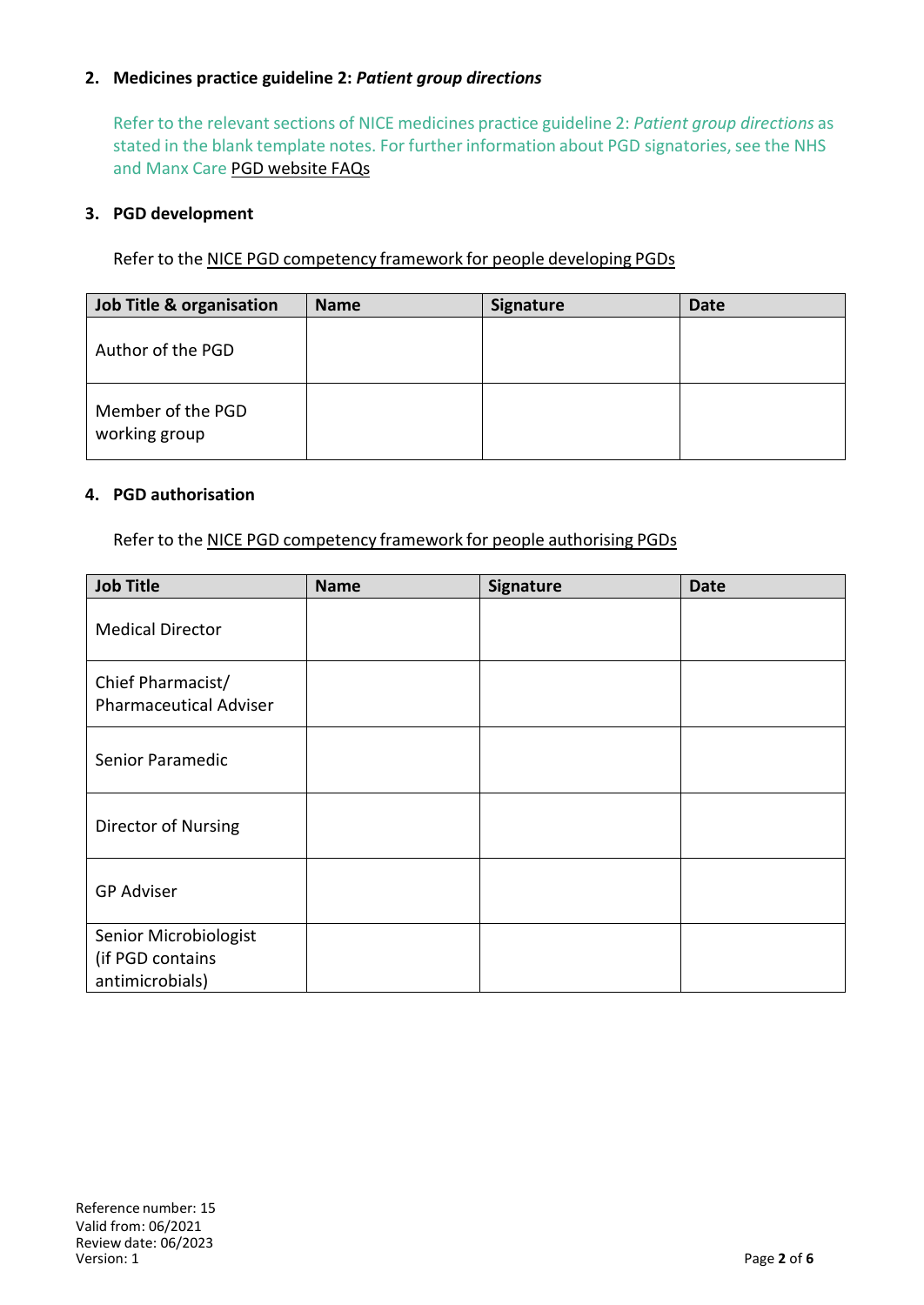### **5. PGD adoption by the provider**

Refer to the NICE PGD competency framework for people authorising PGDs

| Job title and<br>organisation | <b>Signature</b> | <b>Date</b> | Applicable or not<br>applicable to area |
|-------------------------------|------------------|-------------|-----------------------------------------|
|                               |                  |             |                                         |

#### **6. Training and competency of registered healthcare professionals, employed or contracted by the Manx Care, GP practice or Hospice**

Refer to the NICE PGD competency framework for health professionals using PGDs

|                                                        | Requirements of registered Healthcare professionals working<br>under the PGD                                                                                                                                                                                                                                                                 |
|--------------------------------------------------------|----------------------------------------------------------------------------------------------------------------------------------------------------------------------------------------------------------------------------------------------------------------------------------------------------------------------------------------------|
| <b>Qualifications and</b><br>professional registration | Registered healthcare professionals, working within or<br>contracted by the Manx Care, GP practice or Hospice who are<br>permitted staff groups outlined within the current PGD policy<br>Pharmacists must be practising in Manx Care authorised<br>premises i.e. contracted pharmacy premises                                               |
| <b>Initial training</b>                                | Knowledge of current guidelines and the administration of the<br>$\bullet$<br>drug specified in this PGD/BNF and of the inclusion and<br>exclusion criteria<br>Training which enables the practitioner to make a clinical<br>assessment to establish the need for the medication covered by<br>this PGD<br>Local training in the use of PGDs |
| Competency                                             | Staff will be assessed on their knowledge of drugs and clinical                                                                                                                                                                                                                                                                              |
| assessment                                             | assessment as part the competency framework for registered health<br>professionals using PGDs                                                                                                                                                                                                                                                |
| <b>Ongoing training and</b>                            | The registered health care professionals should make sure they are                                                                                                                                                                                                                                                                           |
| competency                                             | aware of any changes to the recommendations for this medication;                                                                                                                                                                                                                                                                             |
|                                                        | it is the responsibility of the registered health care professionals to                                                                                                                                                                                                                                                                      |
|                                                        | keep up to date with continuing professional development. PGD                                                                                                                                                                                                                                                                                |
|                                                        | updates will be held every two years                                                                                                                                                                                                                                                                                                         |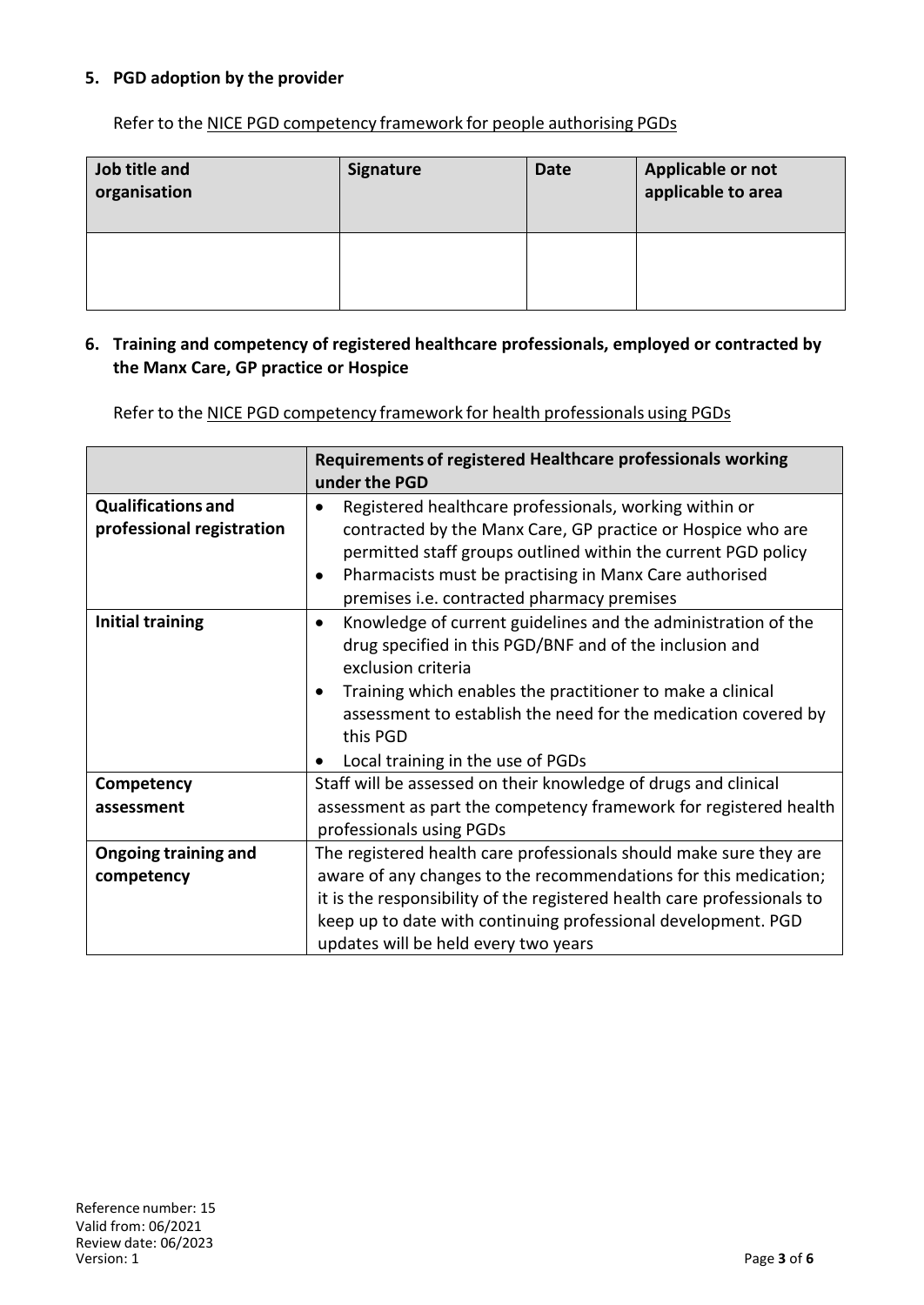## **7. Clinical Conditions**

| <b>Clinical condition or</b>     | Ano-genital candida - first line treatment                                    |  |  |
|----------------------------------|-------------------------------------------------------------------------------|--|--|
| situation to which this          |                                                                               |  |  |
| <b>PGD applies</b>               |                                                                               |  |  |
| <b>Inclusion criteria</b>        | Patient with confirmed diagnosis of ano-genital candida<br>$\bullet$          |  |  |
|                                  | Symptoms and signs of ano-genital candida                                     |  |  |
| <b>Exclusion criteria</b>        | Discuss with appropriate doctor/independent prescriber:                       |  |  |
|                                  | For Patients under 13 years of age, follow local safeguarding                 |  |  |
|                                  | policy                                                                        |  |  |
|                                  | Patients who are pre-pubertal<br>$\bullet$                                    |  |  |
|                                  | Patients who are hypersensitive to Clotrimazole, any other<br>٠               |  |  |
|                                  | imidazole antifungals, or any constituent of the preparation                  |  |  |
|                                  | Four or more treated episodes of candidiasis in past 12 months<br>$\bullet$   |  |  |
|                                  | Patients with genital sores/ulcers suggestive of other infections<br>٠        |  |  |
|                                  | Patients with symptoms of pelvic pain<br>٠                                    |  |  |
|                                  | Recurrent or unresolved symptoms of candidiasis within 4<br>٠                 |  |  |
|                                  | weeks of being treated                                                        |  |  |
|                                  |                                                                               |  |  |
|                                  | Clotrimazole Pessaries should not be used if the patient has any of           |  |  |
|                                  | the following symptoms where upon medical advice should be                    |  |  |
|                                  | sought:                                                                       |  |  |
|                                  | Irregular ano-genital bleeding                                                |  |  |
|                                  | Abnormal ano-genital bleeding or a blood-stained discharge.                   |  |  |
|                                  | Lower abdominal pain or dysuria                                               |  |  |
|                                  | Any adverse events such as redness, irritation or swelling                    |  |  |
|                                  | associated with the treatment                                                 |  |  |
|                                  | Fever or chills<br>٠                                                          |  |  |
|                                  | Nausea or vomiting<br>٠                                                       |  |  |
|                                  | Diarrhoea<br>$\bullet$                                                        |  |  |
|                                  | foul smelling ano-genital discharge                                           |  |  |
| <b>Cautions (including any</b>   | Offer a full sexually transmitted infection (STI) screen                      |  |  |
| relevant action to be            | If systemic treatment is needed for candidiasis, see Fluconazole<br>$\bullet$ |  |  |
| taken)                           | PGD                                                                           |  |  |
|                                  | Consider referral if two or more treated episodes of candidiasis<br>٠         |  |  |
|                                  | in past 6 months                                                              |  |  |
|                                  | Discuss with appropriate doctor/independent prescriber:<br>٠                  |  |  |
|                                  | Patients who are pregnant and /or breastfeeding as they may<br>٠              |  |  |
|                                  | need a longer course                                                          |  |  |
|                                  | Treatment of Patients who are immunosuppressed<br>$\bullet$                   |  |  |
|                                  | Pessaries and may damage latex condoms and diaphragms                         |  |  |
| <b>Arrangements for referral</b> | Patient should be referred to a more experienced clinical                     |  |  |
| for medical advice               | practitioner for further assessment                                           |  |  |
| Action to be taken if            | Patient should be referred to a more experienced clinical                     |  |  |
| patient excluded                 | practitioner for further assessment                                           |  |  |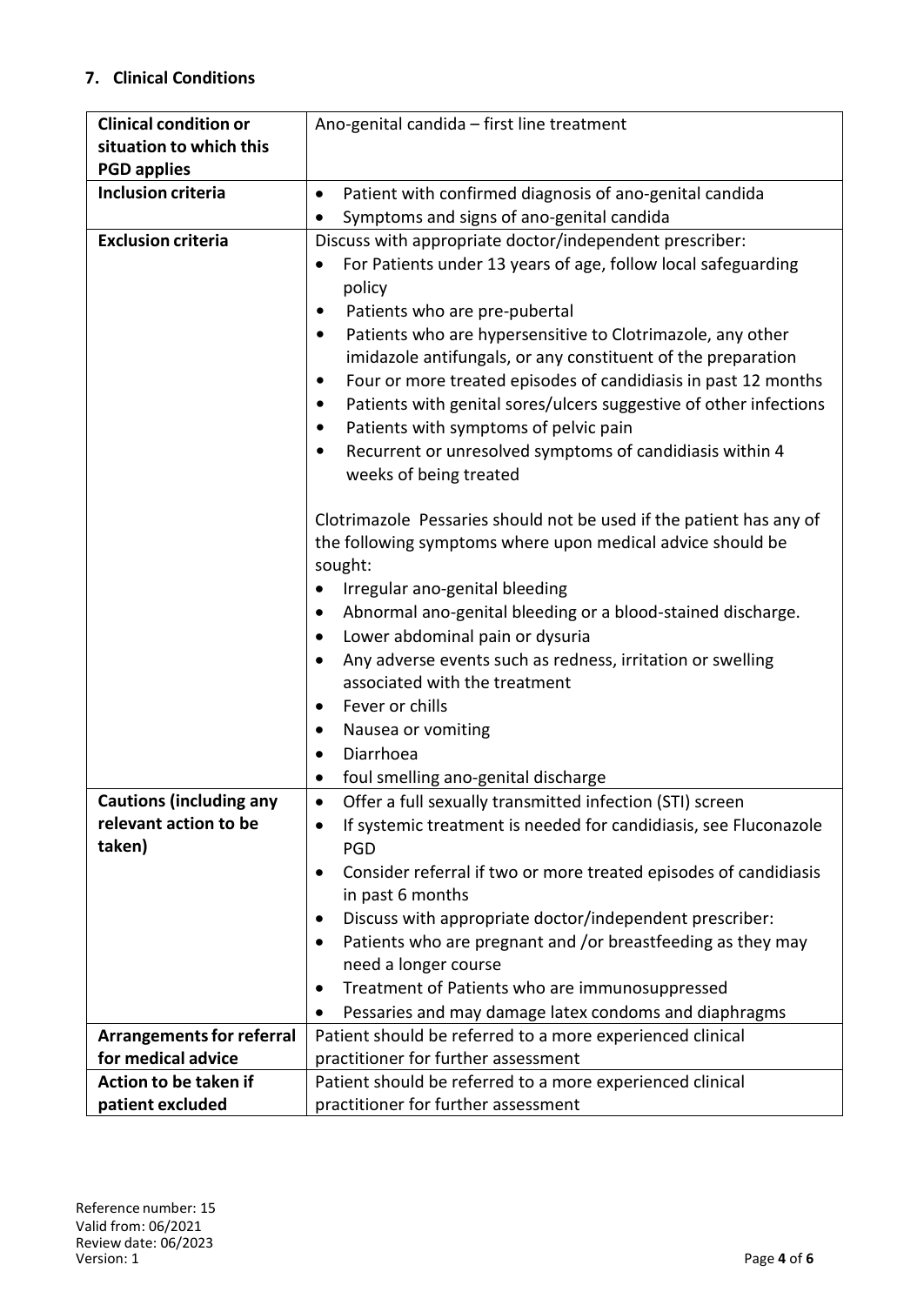| Action to be taken if<br>patient declines<br>treatment | A verbal explanation should be given to the patient on: the need<br>for the medication and any possible effects or potential risks<br>which may occur as a result of refusing treatment |
|--------------------------------------------------------|-----------------------------------------------------------------------------------------------------------------------------------------------------------------------------------------|
|                                                        | This information must be documented in the patients' health<br>records                                                                                                                  |
|                                                        | Any patient who declines care must have demonstrated capacity<br>to do so                                                                                                               |
|                                                        | Where appropriate care should be escalated                                                                                                                                              |

## **8. Details of the medicine**

| Name, form and strength        | Clotrimazole 500mg Soft Gel Pessary and/or 2% Cream                           |  |  |
|--------------------------------|-------------------------------------------------------------------------------|--|--|
| of medicine                    |                                                                               |  |  |
| <b>Legal category</b>          | Pharmacy Only (P) or                                                          |  |  |
|                                | Prescription only medicine (POM) depending on brand available                 |  |  |
| Indicate any off-label use     | None                                                                          |  |  |
| (if relevant)                  |                                                                               |  |  |
| Route/method of                | Per ano-genital/topical application<br>$\bullet$                              |  |  |
| administration                 | One 500mg pessary should be inserted at night. Using the<br>$\bullet$         |  |  |
|                                | applicator provided, the pessary should be inserted as high as                |  |  |
|                                | possible into the genitalia                                                   |  |  |
| Dose and frequency             | Single dose of 500mgs soft gel pessary and/or 2% cream - apply<br>$\bullet$   |  |  |
|                                | cream topically two or three times daily to affected area                     |  |  |
|                                | One Pessary to be inserted high into the ano-genital at night<br>$\bullet$    |  |  |
| <b>Quantity to be supplied</b> | One single pack containing 1 x 500mg soft gel pessary and/or 1 x<br>$\bullet$ |  |  |
|                                | 10g 2% cream                                                                  |  |  |
| <b>Maximum or minimum</b>      | Single treatment - see inclusion criteria                                     |  |  |
| treatment period               | Apply thinly 2-3 times a day and rub in gently                                |  |  |
|                                | Female $-7$ days<br>$\bullet$                                                 |  |  |
|                                | $Male - 14 days$<br>$\bullet$                                                 |  |  |
|                                | Maximum: One episode of care                                                  |  |  |
| <b>Storage</b>                 | Room temperature                                                              |  |  |
| <b>Adverse effects</b>         | Abdominal pain<br>$\bullet$                                                   |  |  |
|                                | Discomfort<br>$\bullet$                                                       |  |  |
|                                | genital peeling<br>٠                                                          |  |  |
|                                | localised skin rash<br>$\bullet$                                              |  |  |
|                                | oedema<br>$\bullet$                                                           |  |  |
|                                | paraesthesia<br>$\bullet$                                                     |  |  |
|                                | pelvic pain<br>$\bullet$                                                      |  |  |
|                                | skin reactions<br>٠                                                           |  |  |
|                                | syncope                                                                       |  |  |
|                                | ano-genital haemorrhage                                                       |  |  |
| <b>Records to be kept</b>      | The administration of any medication given under a PGD must be                |  |  |
|                                | recorded within the patient's medical records                                 |  |  |